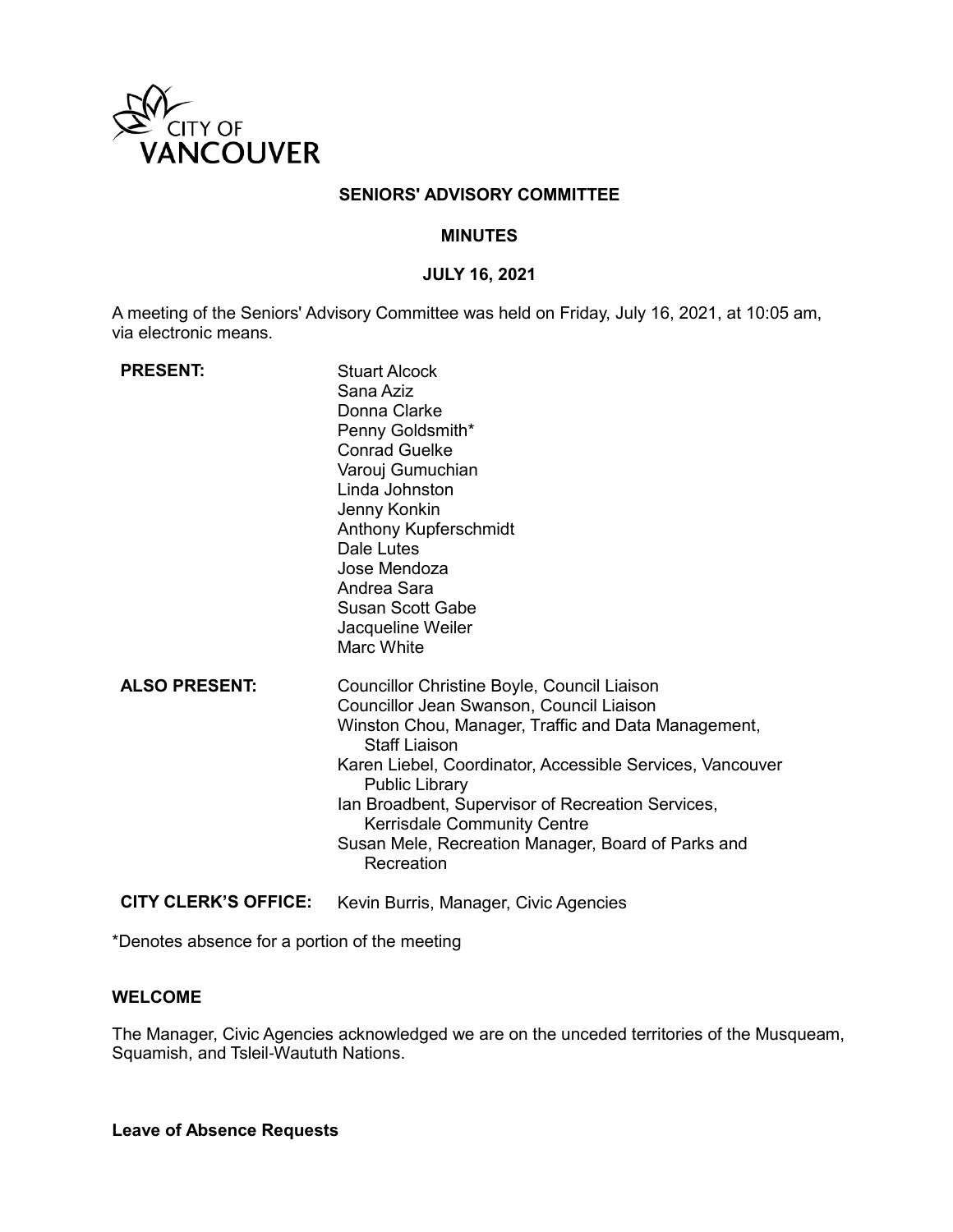None.

## **1. Elections/Appointments**

MOVED by Jacqueline Weiler SECONDED by Dale Lutes

> THAT Linda Johnston and Marc White be appointed Acting Co-Chairs of the Seniors' Advisory Committee; and

FURTHER THAT Donna Clarke and Susan Scott Gabe be appointed Co-Vice Chairs of the Seniors' Advisory Committee.

### CARRIED UNANIMOUSLY

The Committee further agreed that Dale Lutes will act as Committee Secretary, and coordinate note-taking in subcommittee meetings.

*\* \* \* \* \**

*At this point in the meeting, Linda Johnston and Marc White assumed the roles of Co-Chairs.*

*\* \* \* \* \**

## **2. Roles and Responsibilities**

The Manager, Civic Agencies, described the roles and responsibilities of Committee members, as well as the Council Liaisons, External Liaisons, and the Staff Liaison. Councillors Boyle and Swanson, Trustee Janet Fraser, Winston Chou, Karen Liebel, Ian Broadbent, and Susan Mele introduced themselves, spoke briefly on projects and initiatives related to the Committee's mandate, and responded to questions and comments.

### **3. Work Plan Discussion**

Jacques Courteau, Vice-Chair, Persons with Disabilities Advisory Committee, and Karen Lai, Accessibility Planner, provided information on the City's Accessibility Strategy Task Force, and invited Committee members to join.

Committee members discussed work continuing from the previous term, the establishment of sub-committees, and work to be undertaken in the current term.

### **4. New Business**

None.

## **ADJOURNMENT**